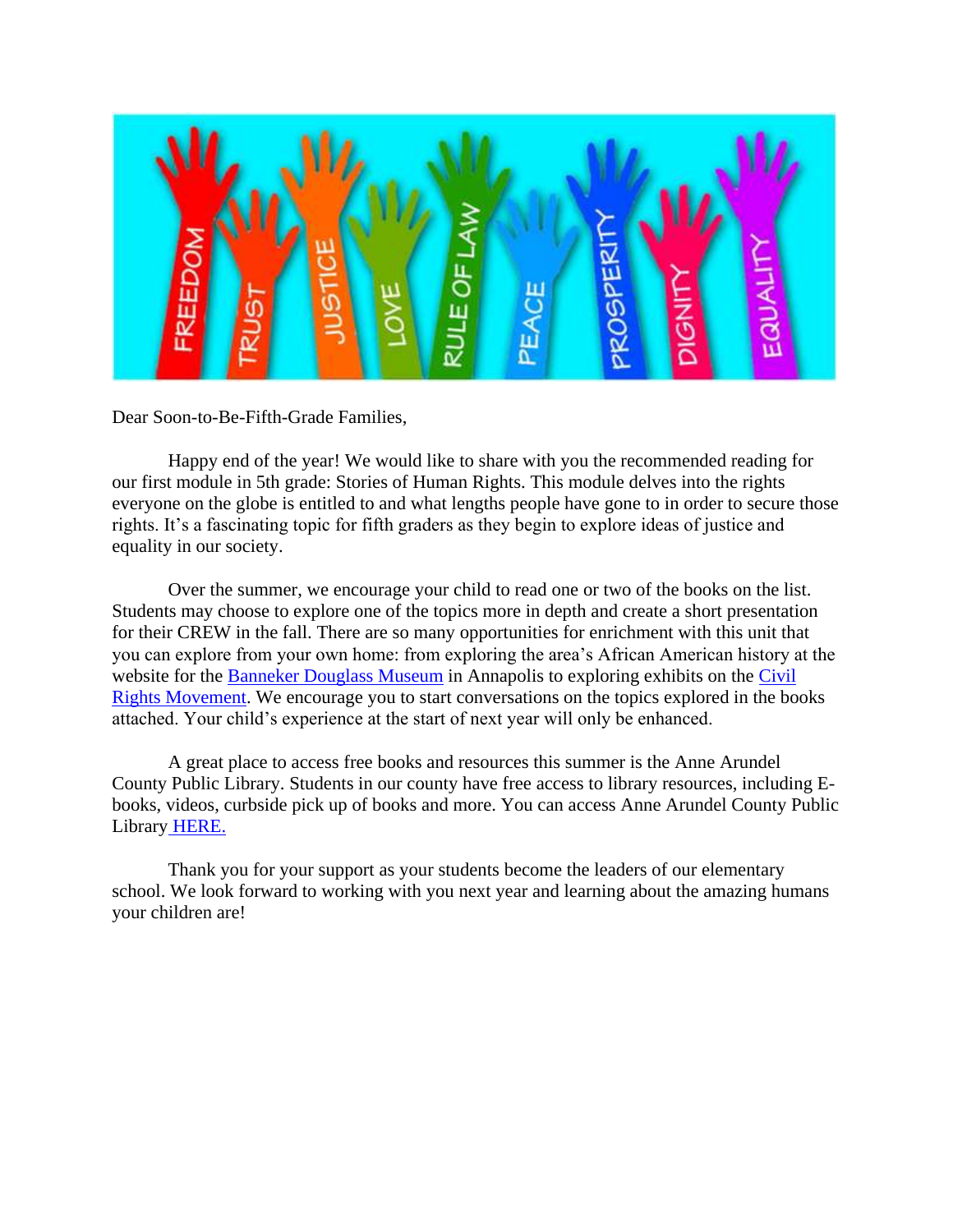## **Summer Reading Book List for 5th Grade**

*A Hare in the Elephant's Trunk* Coates, Jan L.

A Long Walk to Water: Based on a True Story Park, Linda Sue

*Arcady's Goal* Yelchin, Eugene

*Boys without Names* Sheth, Kashmira

*Caminar* Brown, Skila

Child Soldier: When Boys and Girls Are Used in War Chikwanine, Michel and Jessica Dee Humphreys

Every Last Drop: Bringing Clean Water Home Mulder, Michelle

Heart and Soul: The Story of America and African Americans Nelson, Kadir

How I Became a Ghost: A Choctaw Trail of Tears story Tingle, Tim

*I Have a Right to be a Child* Serres, Alain

*Iqbal* D'Adamo, Francesco

Let Me Play: The Story of Title IX: The Law That Changed The Future of Girls in America Blumenthal, Karen

Marching for Freedom: Walk Together, Children, and Don't You Grow Weary Partridge, Elizabeth

*Night On Fire* Kidd, Ronald

*No Ordinary Day* Ellis, Deborah

Not a Drop to Drink: Water for a Thirsty World Burgan, Michael

Planting the Trees of Kenya: The Story of Wangari Maathai Nivola, Claire

*Revolution (The Sixties Trilogy)* Wiles, Deborah

*Ruth and the Green Book* Ramsey, Calvin A.

Separate Is Never Equal: Sylvia Mendez and Her Family's Fight for Desegregation Tonatiuh, Duncan